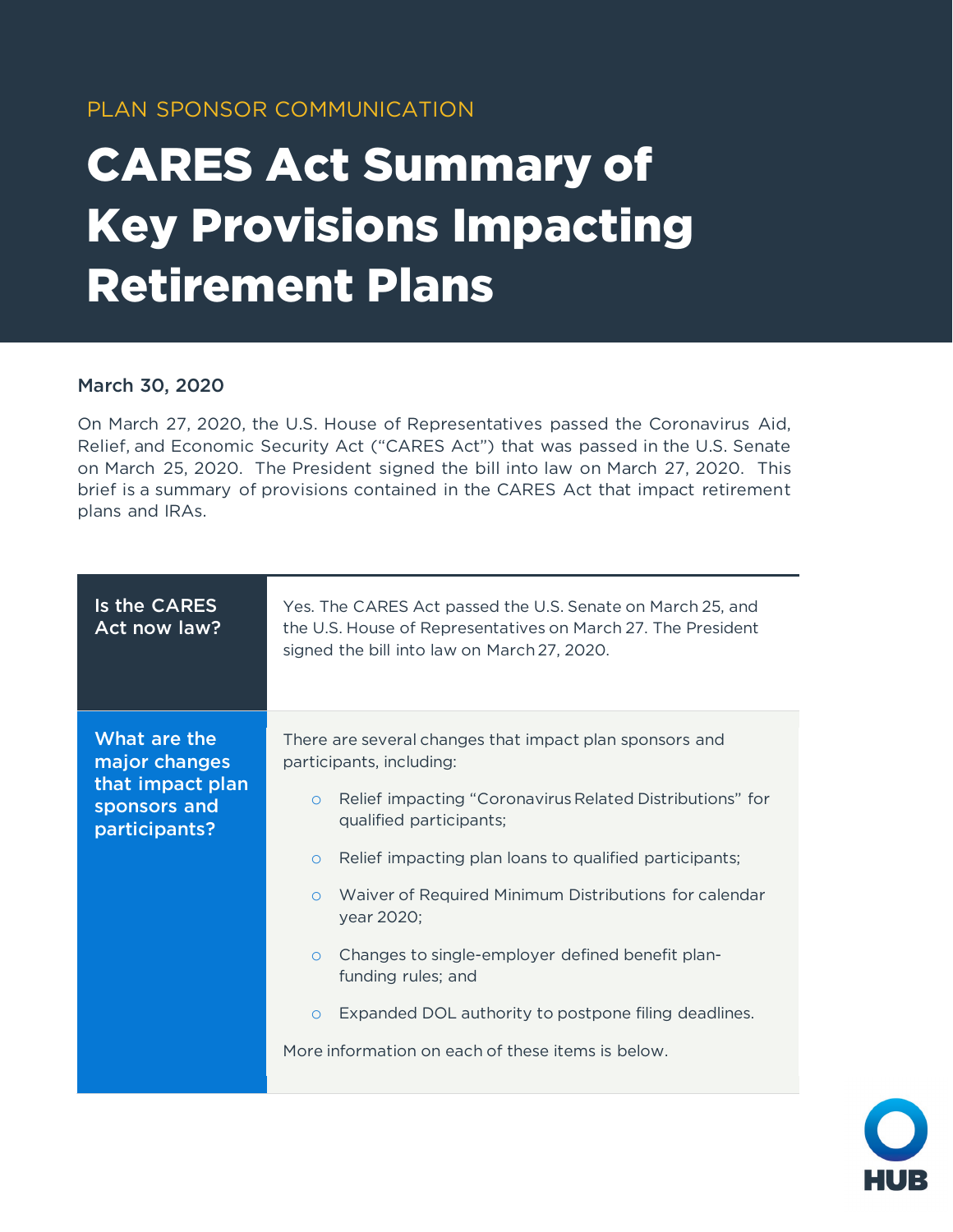What changes impact "hardship" distributions? Are there different rules for Coronavirus Related Distributions?

1

Traditional hardship distributions are subject to an additional 10% tax on early withdrawals. The CARES Act waives the additional 10% for an individual who takes a distribution on or after January 1 and before December 31, 2020, and meets the following requirements:

- o Is diagnosed with COVID-19;
- o Has a spouse or dependent diagnosed with COVID-19;
- o Experiences adverse financial consequences as a result of being quarantined, furloughed, laid off, having work hours reduced, being unable to work due to lack of childcare due to COVID-19, closing or reducing hours of a business owned or operated by the individual due to COVID-19; OR
- o Meets other factors as determine by the Treasury Secretary.

In addition, for participants who meet the requirements above:

- o Up to \$100,000 can be withdrawn, aggregated across all qualified plans, 403(b) plans, governmental 457(b) plans or IRAs of the individual;
- o Tax on the income due to the distribution can be spread over a three-year period; and
- o Amount distributed can be repaid into the plan (or IRA) over the next three years. Any repayments would not be subject to the plan contribution limitations.

Distributions made pursuant to Coronavirus Related Distribution rules do not have to satisfy other plan related distribution requirements. Coronavirus Related Distributions will be treated as a rollover for the purpose of allowing repayments; however, they will not be subject to mandatory withholding on traditional distributions from plans or IRAs.

Coronavirus-Related Distribution provisions:

 $\circ$  Can be adopted immediately, even if the plan does not currently allow for hardship distributions, provided the plan is amended on or before the last day of the first plan year beginning on or after January 1, 2022 (or later if prescribed by the Treasury Secretary).<sup>[1](#page-1-0)</sup>



<span id="page-1-0"></span><sup>1</sup> Governmental plans may have different deadlines. Plans sponsors should contact their service providers for more information.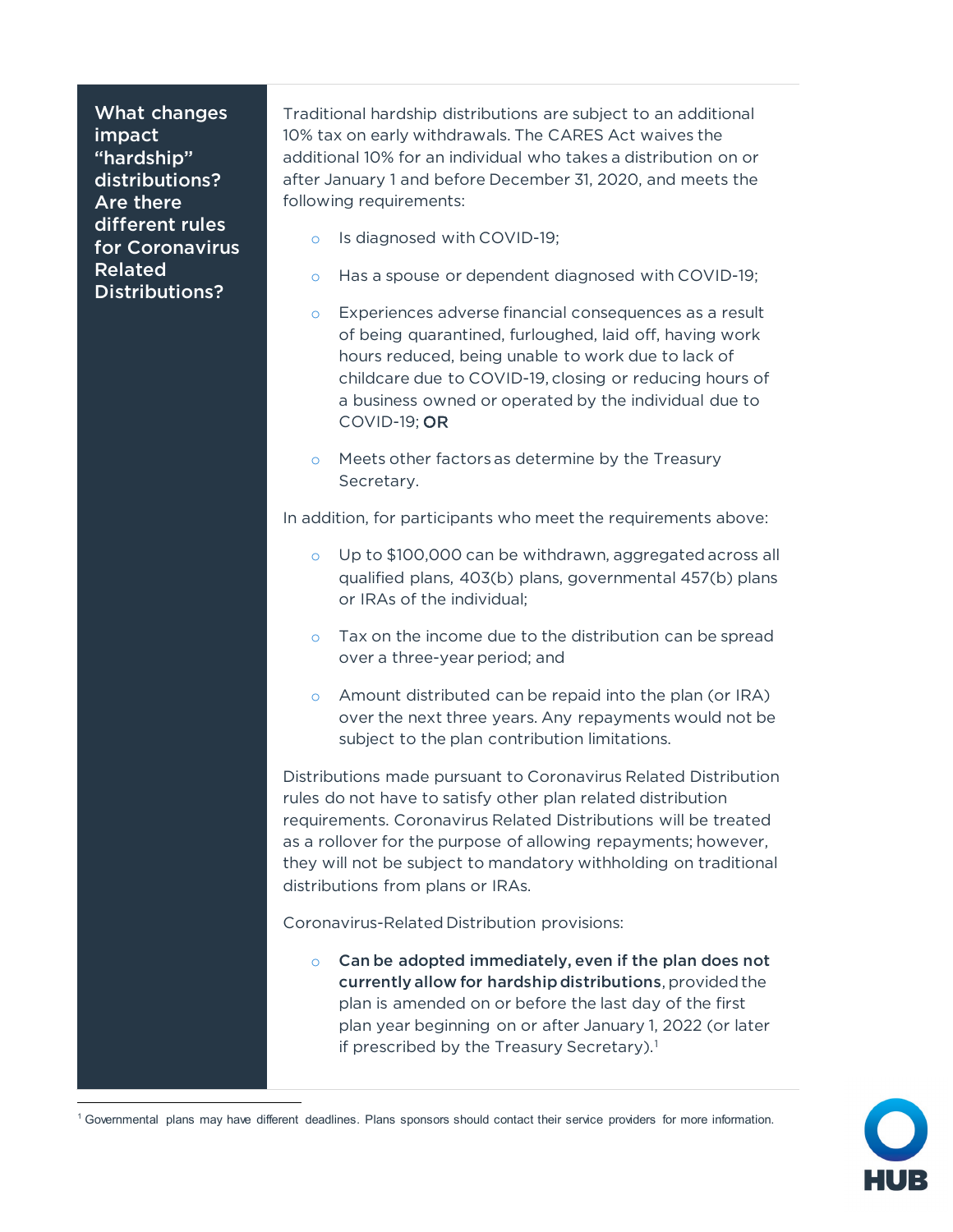|                                              | Plan Sponsor Takeaways for those participants who meet the<br>requirements above:<br>This is an optional provision that can be implemented<br>$\circ$<br>immediately;<br>Verify that tax-reporting service providers are aware of<br>$\circ$<br>which distributions qualify for special treatment;<br>Verify that the party approving the distributions, the<br>$\circ$<br>plan sponsor or service provider, properly evaluates<br>qualification requirements for each impacted participant.<br>Participants are able to self-certify that they meet the<br>requirements;                                                                                                                                                                                                                                                                                                                                                                                                                                                                                                                                                                                           |
|----------------------------------------------|---------------------------------------------------------------------------------------------------------------------------------------------------------------------------------------------------------------------------------------------------------------------------------------------------------------------------------------------------------------------------------------------------------------------------------------------------------------------------------------------------------------------------------------------------------------------------------------------------------------------------------------------------------------------------------------------------------------------------------------------------------------------------------------------------------------------------------------------------------------------------------------------------------------------------------------------------------------------------------------------------------------------------------------------------------------------------------------------------------------------------------------------------------------------|
|                                              | Make sure the plan is amended properly, if necessary, by<br>$\circ$<br>the deadline stated above.                                                                                                                                                                                                                                                                                                                                                                                                                                                                                                                                                                                                                                                                                                                                                                                                                                                                                                                                                                                                                                                                   |
| <b>What changes</b><br>impact plan<br>loans? | Under the CARES Act, the following relief regarding plan loans<br>is available to participants who meet the requirements<br>identified above regarding Coronavirus Related Distributions:<br>For plan loans taken between March 27, 2020 and<br>$\circ$<br>September 23, 2020, the maximum loan amount is<br>doubled from lesser of \$50,000 or 50% of the<br>participant's vested account balance to lesser of<br>\$100,000 or 100% of the vested account balance for<br>loans to qualified participants;<br>Participants who have a loan from their account that is<br>$\circ$<br>due from March 27, 2020 through December 31, 2020,<br>can delay their repayment(s) and extend the term of the<br>loan for up to one year; <sup>2</sup><br>Changes can be adopted immediately, even if the plan<br>$\circ$<br>does not currently allow for loans, provided the plan is<br>amended on or before the last day of the first plan<br>beginning on or after January 1, 2022 (or later if<br>prescribed by the Treasury Secretary). <sup>3</sup><br><b>Plan Sponsor Takeaways:</b><br>This is an optional provision that can be implemented<br>$\circ$<br>immediately; |

 $\overline{a}$ 



<span id="page-2-0"></span><sup>&</sup>lt;sup>2</sup> Interest accrues during the delay period, but the one-year delay is disregarded in determining the term of the loan and the maximum five-year repayment period.

<span id="page-2-1"></span><sup>&</sup>lt;sup>3</sup> Governmental plans may have different deadlines. Plan sponsors should contact their service providers for more information.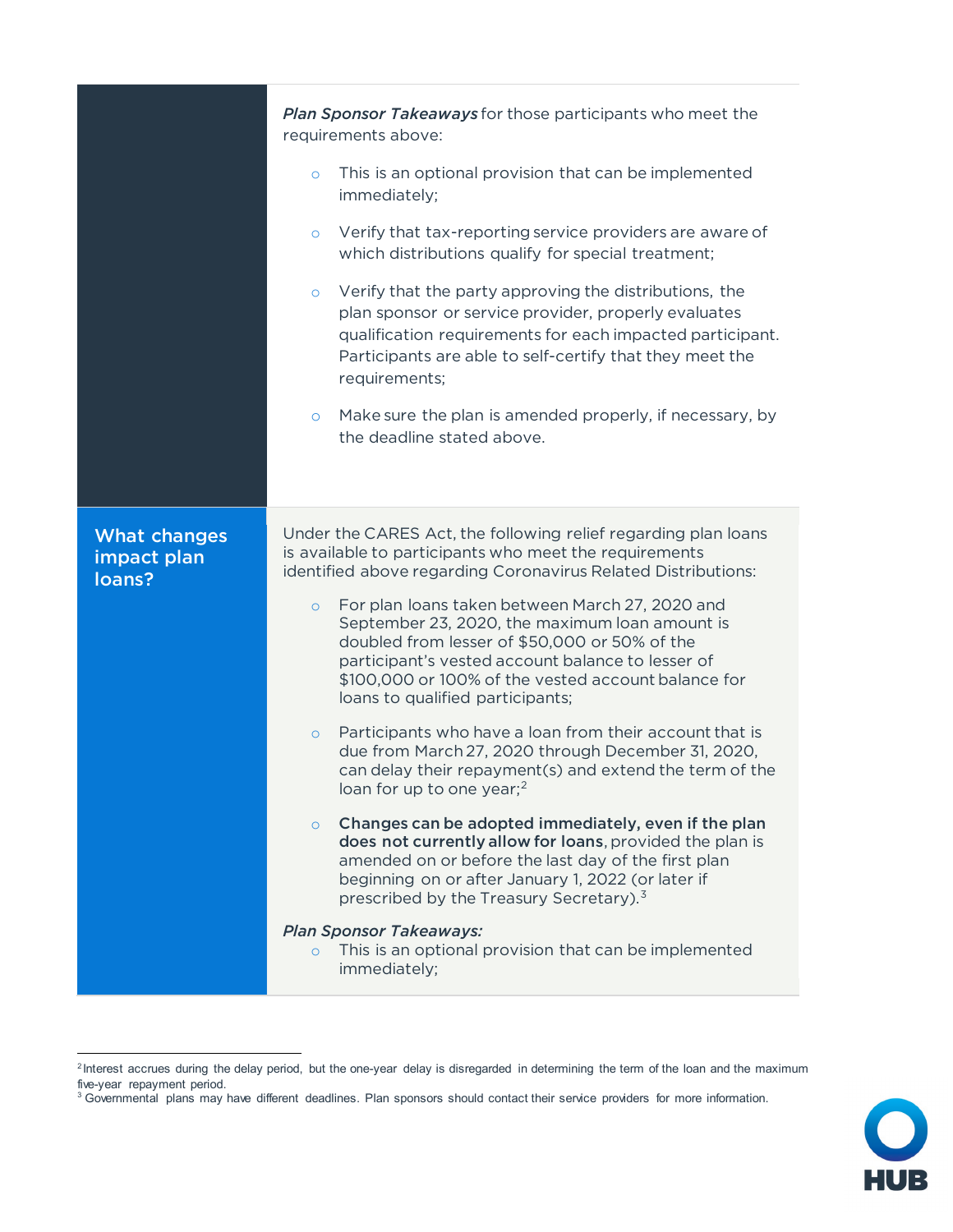|                                                                                                  | A plan amendment is required by the last day of the plan<br>$\circ$<br>year beginning on or after January 1, 2022, or such later<br>deadline as stated above; <sup>4</sup><br>Absent guidance from the IRS or technical correction to<br>the act, it appears employee self-certification is not<br>available related to loans.                                         |
|--------------------------------------------------------------------------------------------------|------------------------------------------------------------------------------------------------------------------------------------------------------------------------------------------------------------------------------------------------------------------------------------------------------------------------------------------------------------------------|
| What changes<br>impact<br><b>Required</b><br><b>Minimum</b><br><b>Distributions</b><br>for 2020? | Required Minimum Distributions (RMDs) from defined<br>contribution plans described in 403(a) and 403(b), eligible<br>(governmental) 457(b) plans, and IRAs are waived for calendar<br>year 2020. The statute does not include qualified plans, so a<br>technical correction may be necessary since it is likely Congress<br>intended to include these plans.           |
|                                                                                                  | This includes the RMDs for participants that turned 701/2 during<br>2019 and had not taken their distribution prior to January 1,<br>2020.                                                                                                                                                                                                                             |
|                                                                                                  | This change also provides that amounts that would have been<br>RMDs, but for the CARES Act, that are (or were) distributed, are<br>eligible rollover amounts that can be rolled over within 60 days.<br>The CARES Act also excludes such amounts from the<br>mandatory withholding requirements even though such amount<br>could be rolled over.                       |
|                                                                                                  | <b>Plan Sponsor Takeaways:</b>                                                                                                                                                                                                                                                                                                                                         |
|                                                                                                  | This is an optional provision that can be made available<br>$\circ$<br>immediately;                                                                                                                                                                                                                                                                                    |
|                                                                                                  | Since it is optional, plan sponsors will need to make the<br>$\circ$<br>decision on implementation and must then<br>communicate the decision to service providers. Some<br>plans experienced operational failures in 2009 because<br>plan sponsors and service providers were not aligned,<br>resulting in Voluntary Correction Program (VCP) filings<br>with the IRS; |
|                                                                                                  | For plan sponsors who choose to adopt this provision,<br>$\circ$<br>the plan can be amended retroactively on or before the<br>last day of the first plan year beginning on or after<br>January 1, 2022. For governmental plans, the deadline to<br>amend is on or before the last day of the first plan year<br>beginning on or after January 1, 2024.                 |

<span id="page-3-0"></span><sup>4</sup> Caution: Plan sponsors may wish to contact their service providers or counsel to determine the impact on pre-approved plan reliance,

1

if the IRS does not provide additional guidance.

 $\bullet$ **HUB**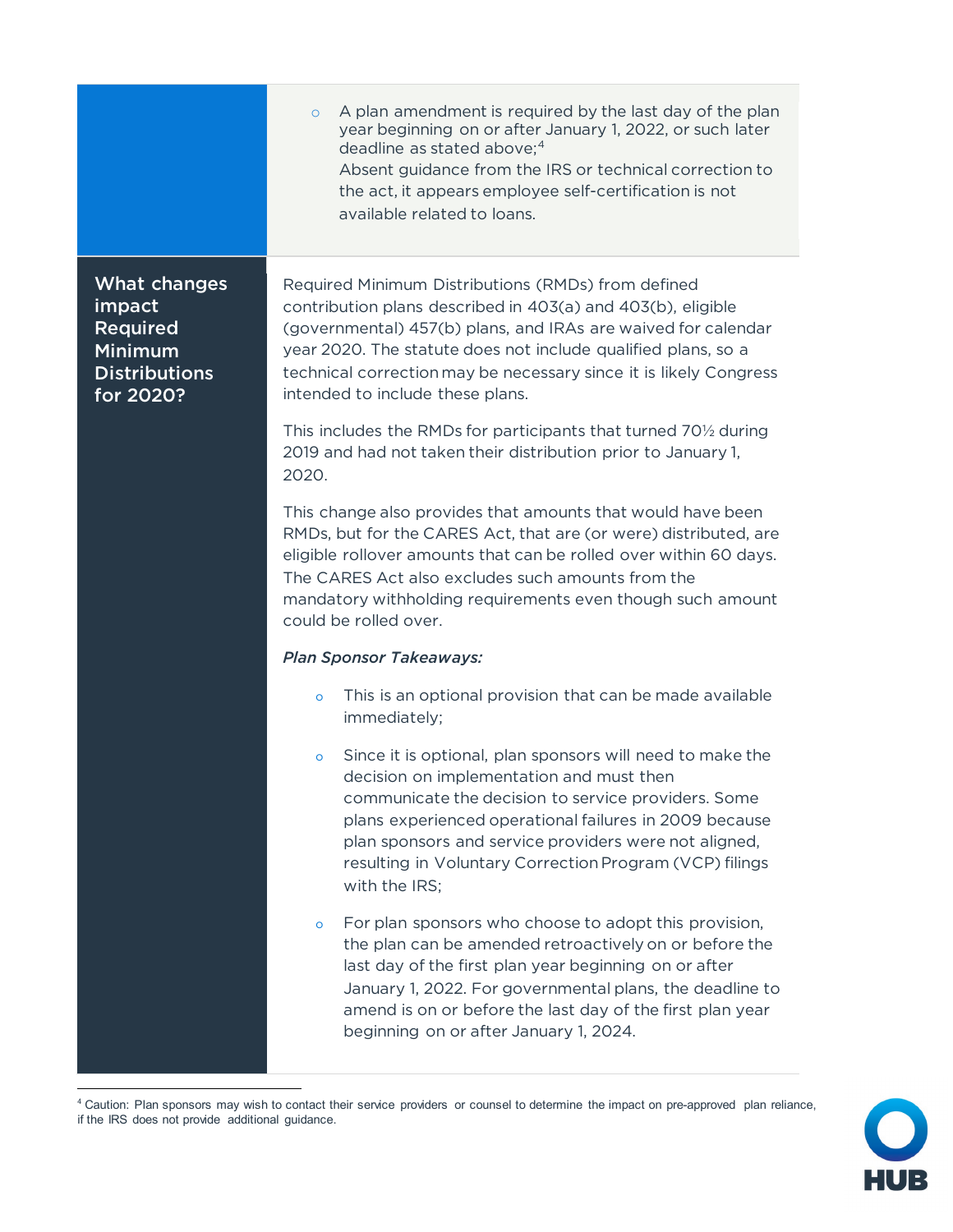| <b>What changes</b><br>impact single-<br>employer<br>defined benefit<br>plans?            | Under the CARES Act, employers with single-employer defined<br>benefit plans, including cash balance plans, will be given more<br>time to meet their funding obligations by delaying the date for<br>contributions due in 2020 until January 1, 2021. The delay<br>applies both to final contributions due in 2020 for 2019 plan<br>years as well as quarterly contributions due during the year.<br>Delayed contributions will be subject to interest for the accruing<br>period at the effect rate of interest for the plan, for the plan<br>year which includes the payment date.<br>Additionally, plan sponsors can treat the plan's adjusted funding<br>target attainment percentage for the last plan year ending<br>before January 1, 2020 as the target for plan years which<br>include 2020.<br><b>Plan Sponsor Takeaways:</b><br>This applies immediately and can provide cash flow<br>$\circ$<br>relief;<br>No plan amendments are required to implement this<br>$\circ$<br>provision;<br>Plans who may not be able to make contributions to a<br>$\circ$<br>defined benefit or cash balance plan in future years may<br>wish to consider freezing or terminating their plans.<br>Those sponsors should contact their service providers<br>to discuss options. |
|-------------------------------------------------------------------------------------------|---------------------------------------------------------------------------------------------------------------------------------------------------------------------------------------------------------------------------------------------------------------------------------------------------------------------------------------------------------------------------------------------------------------------------------------------------------------------------------------------------------------------------------------------------------------------------------------------------------------------------------------------------------------------------------------------------------------------------------------------------------------------------------------------------------------------------------------------------------------------------------------------------------------------------------------------------------------------------------------------------------------------------------------------------------------------------------------------------------------------------------------------------------------------------------------------------------------------------------------------------------------------------|
| <b>Will DOL extend</b><br>the deadlines<br>for meeting<br>certain filing<br>requirements? | This is likely, given that under the legislation, DOL has been<br>granted authority to extend deadlines imposed under ERISA.<br>In a March 16 letter, the American Retirement Association has<br>asked for relief on several filing requirements, including<br>extensions of the following:<br>Deadline to file Form 5500;<br>$\circ$                                                                                                                                                                                                                                                                                                                                                                                                                                                                                                                                                                                                                                                                                                                                                                                                                                                                                                                                     |
|                                                                                           | Deadline for correcting an ADP or ACP test; and<br>$\circ$                                                                                                                                                                                                                                                                                                                                                                                                                                                                                                                                                                                                                                                                                                                                                                                                                                                                                                                                                                                                                                                                                                                                                                                                                |
|                                                                                           | Period for distributing excess contributions from a plan.                                                                                                                                                                                                                                                                                                                                                                                                                                                                                                                                                                                                                                                                                                                                                                                                                                                                                                                                                                                                                                                                                                                                                                                                                 |
|                                                                                           | $\circ$                                                                                                                                                                                                                                                                                                                                                                                                                                                                                                                                                                                                                                                                                                                                                                                                                                                                                                                                                                                                                                                                                                                                                                                                                                                                   |
|                                                                                           | Plan Sponsor Takeaway: Although DOL has been granted<br>authority to extend deadlines, the agency has not issued<br>guidance yet. Plan sponsors should check with their service<br>providers regarding any changes.                                                                                                                                                                                                                                                                                                                                                                                                                                                                                                                                                                                                                                                                                                                                                                                                                                                                                                                                                                                                                                                       |